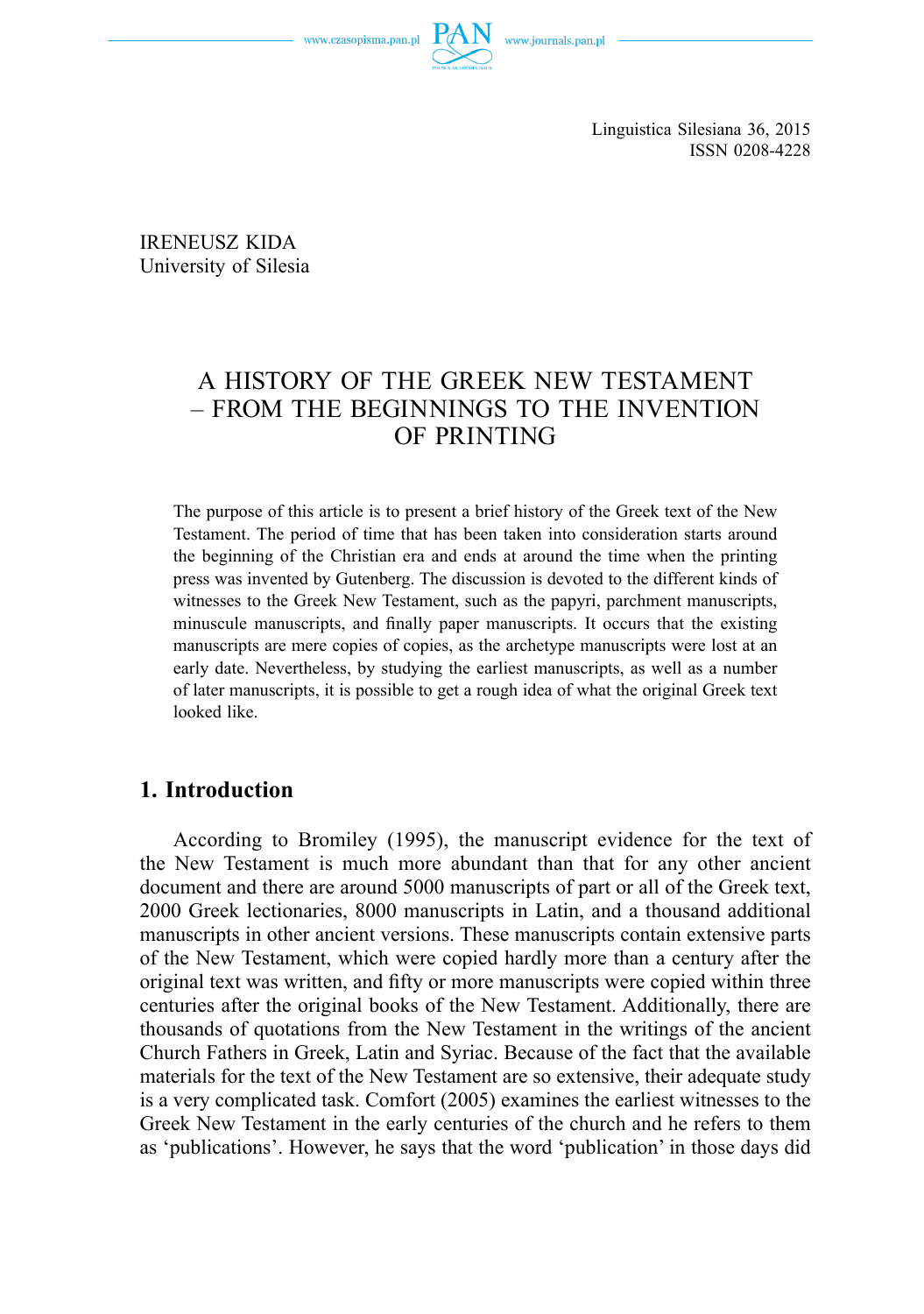

not mean exactly the same as what it means for modern readers today, to whom publication means written material such as books, magazines, or newspapers. To the ancient people publishing meant both oral and written dissemination of poems, stories, messages, or other materials. When something was being published, it meant that it was broadcast to people by oral and/or written proclamation. The most common practice was that a written account was prepared to be a vehicle for oral proclamation, and it was rarely the case that the written account was the only means of getting something published, as many ancient people could not read at all, and thus they were completely dependent on oral delivery when they were to be exposed to a publication. As regards the publication of the New Testament, Comfort (2005) says that it came about in several stages:

- 1. As individual writings, which were published between AD 49 and 90.
- 2. As collections, such as the four Gospels and Paul's major Epistles; whereas the Pauline collections were published by AD 100-125, the Gospel collections were published by the early second century.
- 3. As an entire entity, the New Testament, containing all 27 books of the canon, was published as a unit in the early fourth century. At this time it was also included with the Greek Old Testament in one codex.

Bromiley (1995) enumerates the following sources of evidence for the text of the New Testament: 1. Papyrus manuscripts (papyri), 2. Parchment manuscripts, 3. Minuscule manuscripts, and 4. Lectionaries.

## **2. Papyrus manuscripts**

Epp (2013:1) notes that the papyrus manuscripts of the New Testament are the earliest category of the witnesses to the New Testament text. Papyrus was invented in the third millennium BC and it was used as a material to write on in the Mediterranean region, namely in Egypt, Greece and Rome, and in some other countries. As Aland and Aland (1981) observe, this writing material was produced primarily in Egypt from the papyrus plant (Lat. *cyperus papyrus*) which grew luxuriously in the delta of the Nile. The plant grew to a hight of six meters and its thick stem was divided into sections. It was necessary to use a sharp tool in order to cut it lengthwise into wafer-thin strips, which were then laid side by side to form a single layer with the fibers of the pith running in parallel. On top of the layer a second layer was placed the way that the fibers were running at right angles to the first layer. Afterwards, the two layers were moistened, pressed together, smoothed down and finally any projecting fibres were trimmed off and the papyrus sheet was ready to be cut to the desired size. The sheets were sufficiently flexible to be pasted together in srolls of up to 10 meters in length. However, although all the literature of the period (i.e. letters,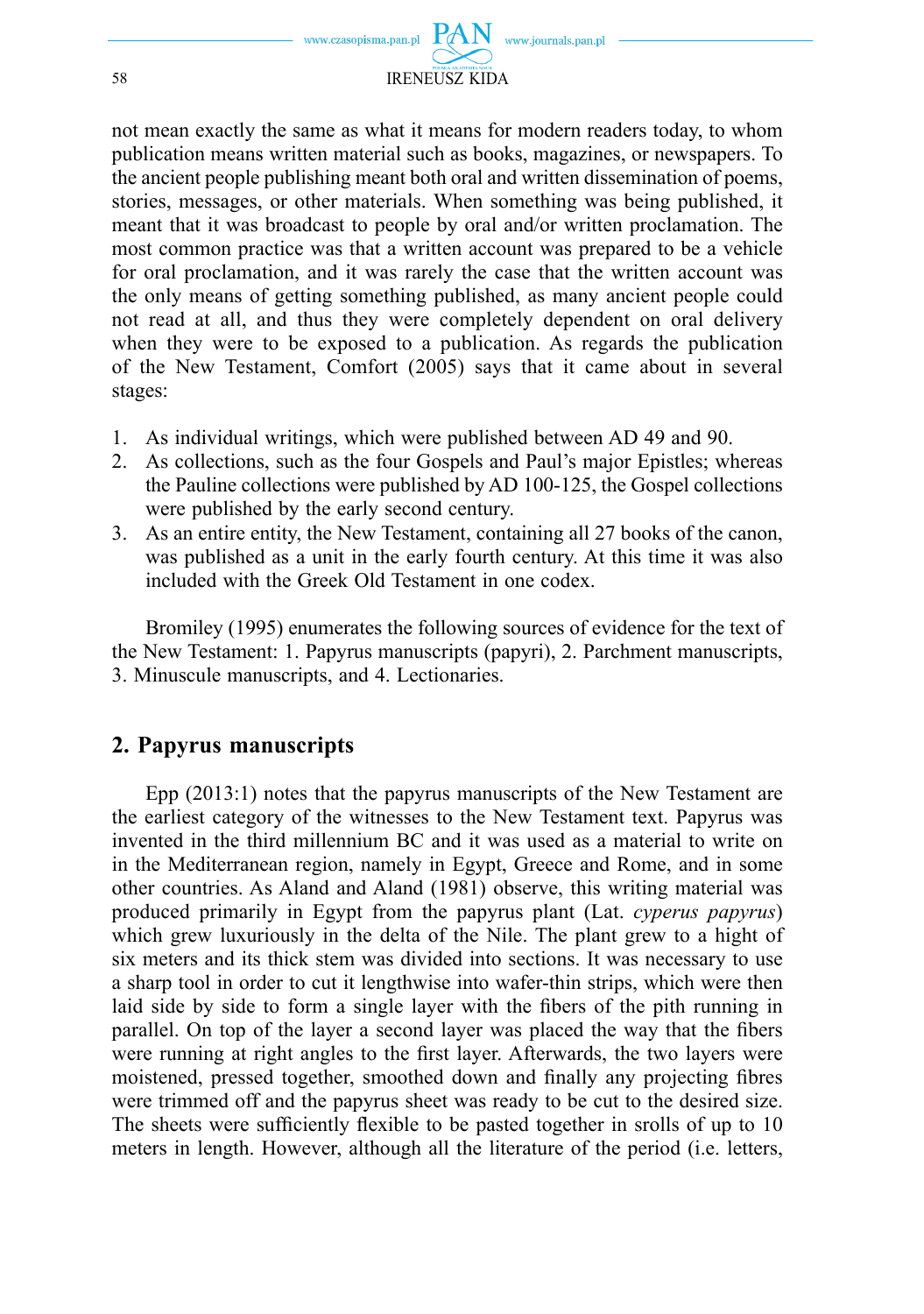

## A HISTORY OF THE GREEK NEW TESTAMENT… 59

poems, stories, documents, decrees, and other documents) was written on scrolls, with the exception of the Jewish Holy Scripture which was written down on leather, Christians did not use the scroll format for their writings, but rather the codex having the form of a book. Around 200 CE, due to the fact that parchment was becoming more and more commonly used, the practice of writing on papyrus gradually ceased to be as popular as in the past, and by around the 4th century parchment became the common material on which the manuscripts of the New Testament were written. However, although parchment became a new widelyused medium of writing, papyrus was replaced only gradually and it was used well into the eighth century CE. As regards the original manuscripts of the New Testament books, on the basis of which the later papyri were produced, they were most likely also written on papyrus, but unfortunately they were lost at a very early date. Nevertheless, contemporary documents, which were discovered in the 19th and 20th centuries, provide a fairly clear idea of their probable form. Nowadays a total of 127 papyri are known, and the oldest of them is labeled P52. Scholz (2009) says that it is a tiny fragment of a papyrus manuscript 21 cm x 20 cm) and it is commonly dated around 125 CE. This fragment, considered by many scholars to hold the distinction of being the earliest manuscript evidence of the New Testament, is double-sided and contains John 18:31-33 on one side and John 18:37-38 on the other. In other words it represents the section of John's Gospel which depicts Jesus on trial before Pilate (John 18:28-40). Today, P52 forms part of the collection of the Greek papyri which can be found in the John Rylands Library in Manchester. The papyrus was originally discovered in Oxyrhynchus (Behnesa) in Upper Egypt, and it was acquired by Bernard Grenfel in 1920. Furthermore, the papyri, as Hull (2010) observes, are worn and scrappy bits that early Christians had discarded along with letters and receipts, and it was not easy to classify them according to the traditional three groups of the New Testament textual studies, namely Alexandrian, Western and Byzantine, and neither was it easy to evaluate the character of text found on them, even on the largest fragments.

#### **3. Parchment manuscripts**

Another source of evidence for the text of the New Testament are parchment manuscripts. Aland and Aland (1981) say that Christians were following the trend of the times and they changed to parchment, which was invented shortly before the Christian era and gradually started to replace papyrus. Although papyrus was quite a durable material, it could not match the durability offered by parchment. It was made of animal hide, usually of a sheep or a goat, which had the flesh and hair removed by a solution of lime mordant. Parchment was then trimmed to size, polished and smoothed with chalk and pumice stone, in order to prepare the surface for writing on. Whereas the fibers of a papyrus sheet allowed the scribe to write in straight lines, with parchment it was different and the lines needed to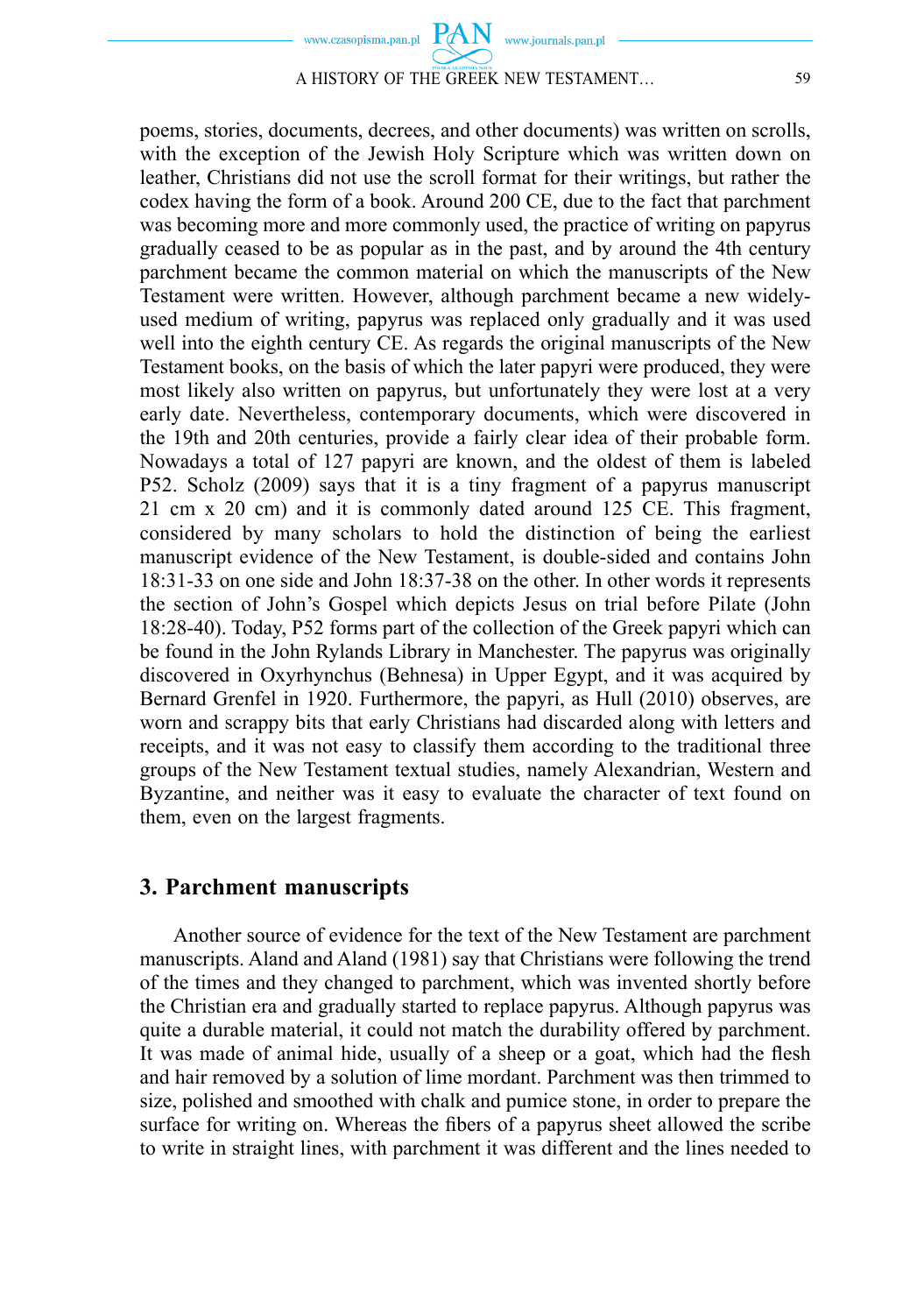

be drawn, which was accomplished by means of a metal stylus, which often left deep impressions on it that can still be seen today.

According to Bromiley (1995), at the time that the New Testament was written there were two styles of Greek handwriting in circulation. One of them was cursive and it was used for private purposes, whereas the other was the so called uncial writing (i.e. majuscule writing), which employed somewhat rounded capital letters. The earliest known manuscripts of all parts of the New Testament (the Gospels, the Acts, and some other books) were written in uncial handwriting. As a matter of fact, although the Pauline Epistles were probably originally written in the cursive hand, they were very soon turned into uncials. Although the handwriting in the papyrus manuscripts of the New Testament was uncial, the term 'uncial manuscripts' is commonly used to designate only those written on parchment and vellum<sup>1</sup>. Today 299 uncials are known and they all date from 4th through 10th centuries. The most important Greek uncials are:

- 1. Codex  $\mathbf{x}$  (01), Codex Sinaiticus. It dates to the 4th century and was found by Constantin Tischendorf at St. Catherine Monastery on Mt. Sinai and first published in Tischendorf (1862). Codex Sinaiticus is the only uncial that contains the entire New Testament, i.e. Gospels, Acts, Paul, General Epistles and Revelation, plus the Epistle of Barnabas and part of the Shepherd of Hermas, and was written on thin velum in four columns per page. Now it is in the British Museum in London; it is now also accessible on-line2.
- 2. Codex A (02), Codex Alexandrinus. The manuscript is believed to date to the 5th century and it received its name due to the fact that its earliest known location is identified with the Egyptian city of Alexandria. It was a gift of Patriarch Cyril Lucar, the Eastern Orthodox Bishop of Alexandria, to King James I of England in 1627, and today finds itself in the British Library. It was first published in Woide (1786). The text of the manuscript, written on thin velum, is arranged in two columns, and not in four as is the case with the Codex Sinaiticus. The text contains the entire New Testament except portions of Matthew, John, and Corinthians. It also includes some early Christian writings, namely the first and the second Epistle of Clement and Psalms of Salomon.
- 3. Codex B (03), Codex Vaticanus. The manuscript is believed to date from the 4th century and it derives its name from the fact that it is the most famous manuscript in the possession of the Vatican, where it has been at least since 1481. It is regarded the chief treasure of the Vatican Library and it is believed to be the oldest and best manuscript of the Greek New Testament that exists. The manuscript was written on fine velum in three

 $1$  The difference between parchment and vellum consists in that velum is calfskin, or similar fine skin, whereas parchment is made from the more ordinary kinds of skin, but both types of writing material underwent the same treatment specified above.

<sup>2</sup> At: http://codexsinaiticus.org/en/manuscript.aspx?book=33&lid=en&side=r&zoomSlider=0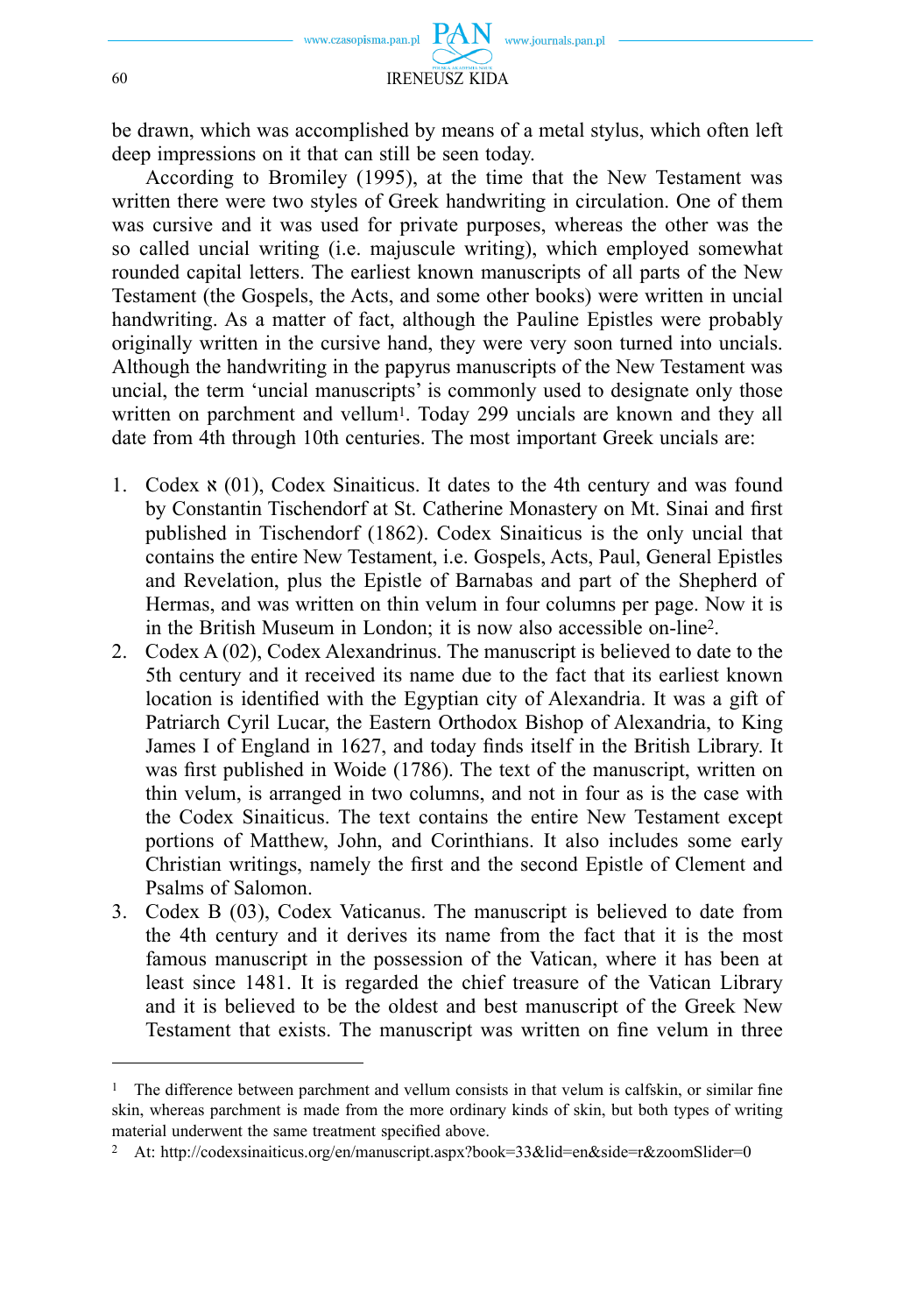

A HISTORY OF THE GREEK NEW TESTAMENT... 61

columns. The Codex Vaticanus lacks part of Hebrews, all of the Pastoral Epistles and Revelation, and it often agrees with the texts that are believed to be the underlying texts of the ancient Coptic, Syriac, and Latin versions against the later Greek manuscripts. Moreover, it is relatively free of obvious transcriptional errors, and it is usually accepted to be the best representative of the ancient "Alexandrian" form of the New Testament3. The text underwent numerous changes introduced by later scribes. The first published edition of the manuscript was that of Mai (1857), but since it is said to be very faulty, the first reliable edition of the manuscript is the one published by Tischendorf (1867).

- 4. Codex C (04), Codex Ephraemi Rescriptus. The manuscript dates to the 5th century and is one of the most important of the palimpsests4. The New Testament text, written on velum, was arranged in one column. The name 'Codex Ephraemi Rescriptus' has been given to the manuscript because of the fact that parts of the original New Testament text were erased and substituted by a Greek translation of thirty eight sermons of Ephraem of Syria. As a matter of fact, a third part of the New Testament cannot be read5. The manuscript was brought to Italy from the East in the 16th century and then it traveled to France. Today it is in the possession of the Bibliothèque Nationale de France in Paris. The first printed edition of the Codex was that of Tischendorf (1843).
- 5. Codex D (05), Codex Bezae Cantabrigiensis. This manuscript is believed to date to late 5th century. It derives its name from the fact that in 1562 it was obtained by Theodore Beza from the monastery of St. Irenaeus at Lyons. In the year 1581 Beza gave the manuscript to the University of Cambridge (Lat. *Cantabrigia*), where it has remained since then on. It is a Greek and Latin diglot, where Greek is on the left and Latin on the right, and it contains only the Gospels and the Acts, plus a fragment of 3 John. The New Testament text is written in one column. Moreover, first readings of the manuscript appeared in the margin of Estienne (1550) and then in Beza's notes (1565). However, the text of the New Testament was first presented in full by Kipling (1793)<sup>6</sup>.

## **4. Minuscule manuscripts**

Yet another source of evidence for the text of the New Testament are the so called minuscule manuscripts. Following Bromiley (1995), starting from the 9th century a literary hand developed out of the cursive hand, which for centuries had

<sup>3</sup> Source: http://www.bible-researcher.com/codex-b.html

<sup>4</sup> Palimpsets are manuscripts whose original text was removed and replaced by some other text, not necessarily biblical.

<sup>5</sup> Source: http://www.bible-researcher.com/codex-c.html

<sup>6</sup> Source: http://www.bible-researcher.com/codex-d1.html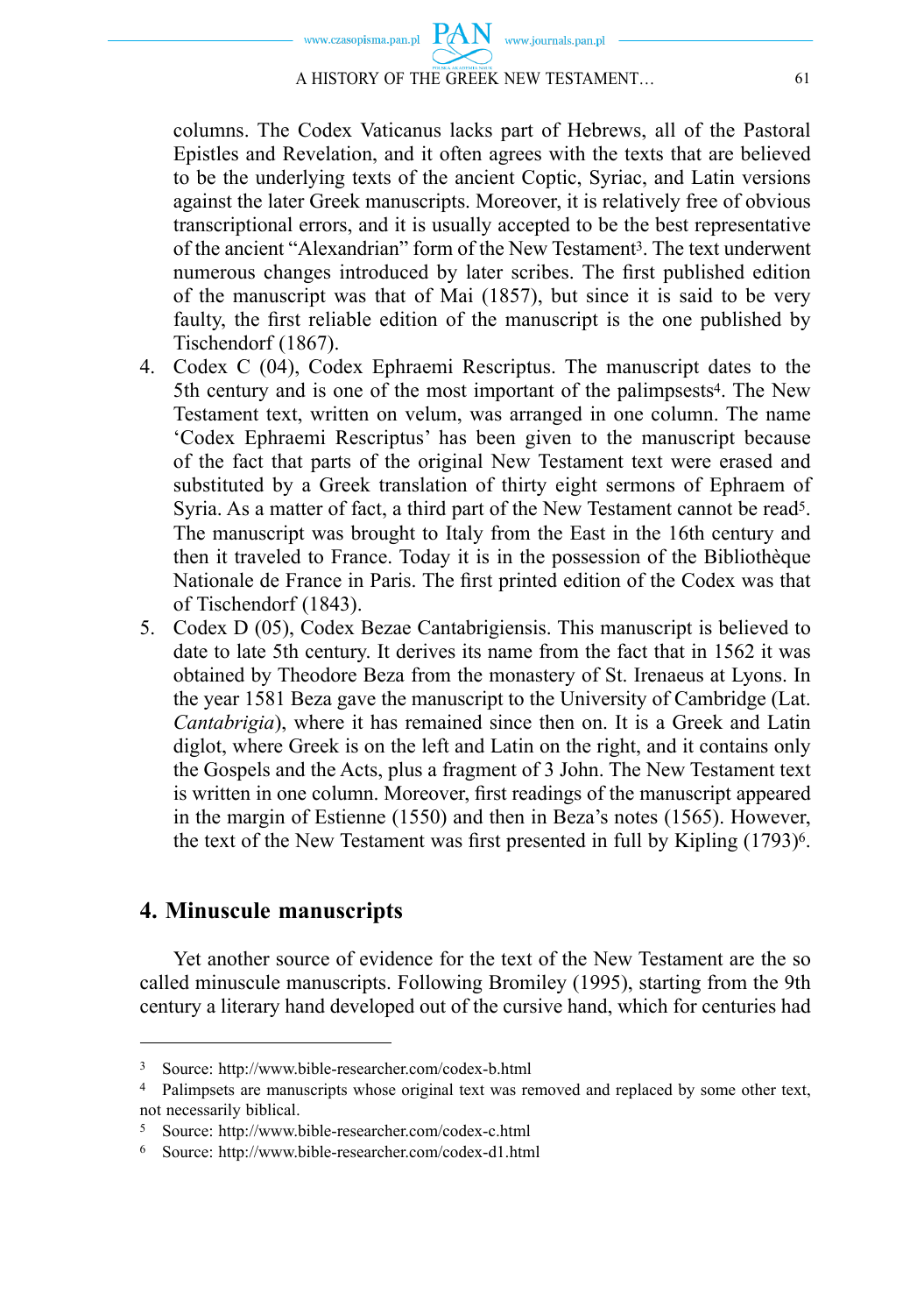www.journals.pan.pl 62 IRENEUSZ KIDA

been used for private writing. This literary hand was given the name 'minuscule' (i.e. small lettered) and it was more formalized than the cursive hand. An obvious advantage of minuscule over the uncial was that it offered a more rapid writing. The minuscule practically displaced the uncial by the end of the 10th century. Gutas (1998:176) notes that:

… all existing Greek manuscripts […] until the middle to the end of the eighth century, i.e., until the beginning of the Graeco-Arabic translation movement, were written in uncials, the Greek majuscule hand. The minuscule came into use by about this time, and it took some considerable time before Greek scribes in Byzantium transcribed manuscripts into minuscule. The distinction between uncial and minuscule manuscripts is important for gauging their number and availability. The old, large hand is neat but cumbersome, and it takes more space than the cursive and smaller minuscule hand. This means that it took longer to transcribe codices in uncials than in minuscule, and that accordingly uncial manuscripts would be more expensive than minuscule.

Black (1994) observes that minuscule manuscripts are designated by Arabic numerals and approximately 2,555 of these manuscripts are known today. The most significant of them are Codex 1, dated to the twelfth century and now kept in the Basel University Library in Switzerland, Codex 13, dated to the thirteenth century and now housed in the Bibliothèque Nationale de Paris, Codex 33, dated to the ninth century and also kept in the Bibliothèque Nationale de Paris, and Codex 700, dated to the eleventh century and now kept in the British Library. Generally speaking, the minuscule manuscripts date from the ninth century until after the invention of printing in the mid 15th century. Moreover, the earlier minuscule manuscripts tend to be more carefully copied than the later ones and they have little or no ornamentation. Moreover, although the vast majority of Greek New Testament texts are minuscules, relatively few of them are significant for the determination of the original, due to the fact that they are late in date.

## **5. Lectionaries**

As far as lectionaries are concerned, Black (1994) says that they are manuscripts containing New Testament passages which are not given in regular sequence but rather as weekly lessons for reading in the church's worship services. The number of the known lectionaries of the New Testament amounts to about two thousand and they are designated by the letter *l* or by the abbreviation *Lect.* All the books of the New Testament, excepting Revelation, are excerpted in the lectionaries, though some of the books (such as Acts) are cited far from completely. Moreover, the text of most lectionaries is very similar to the text found in the majority of minuscule manuscripts, and a few of the lectionaries date from as early as the fifth century, as for example lectionary 1043. However,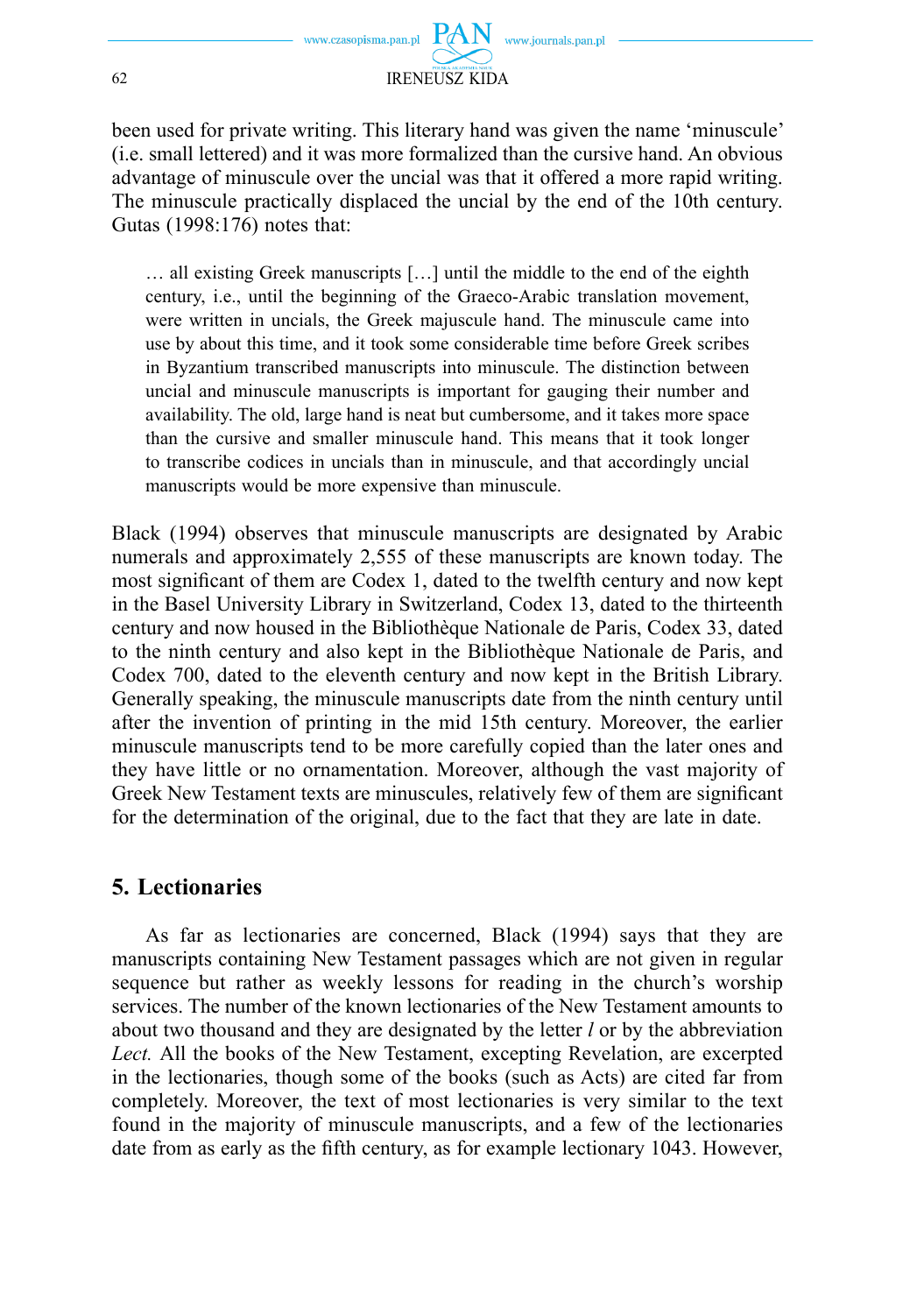

the majority of the lectionaries are estimated to date from the tenth century and later. Sitterly (1929) notes that lectionaries and service-books of the early Christian period are a source of considerable value in determining the general type of texts, together with the order, contents and distribution of the several books of the Canon. Lectionaries present data of real worth for determining certain problems of textual criticism, due to the fact that their systems, both of the eastern and western churches, go back to post-apostolic times and are all marked by great verbal conservatism.

#### **6. Paper manuscripts**

Aland and Aland (1981) note that parchment continued to be used as a vehicle of writing until recent centuries. However, starting from the twelfth century paper started to gain in popularity and New Testament manuscripts started to be predominantly written on this medium. As a matter of fact, somewhere else paper was in circulation much earlier, after it was invented in China in the first century A.D. According to Kalman (2008), the culture of ancient China was more advanced than the culture of any other country at that time, and in those days Europe had never seen creations such as the ones invented by the Chinese. Among these creations were the clock, compass, wheelbarrow, crossbow, animal harness, porcelain, ink, playing cards, and paper. Numerous adventurers and merchants traveled to China and they brought these objects back to their countries, and in this way the Chinese inventions spread gradually in the rest of the world. As regards writing, in ancient China written records were kept on bamboo strips, which were tied together. However, it was difficult to store these documents because of the fact that they took too much room. In 105 CE, Ts'ai Lun, who was an official with the imperial court, had an ingenious idea. Having made a mushy mixture of mulberry bark, hemp, rags, water, and old fishing nets, he pressed the pulp into a thin sheet and then allowed it to dry. The result of this procedure was the first piece of paper. Aland and Aland (1981) say that starting from the eighth century the use of paper first spread throughout the Arab world and then reached the West. However, in the West it was as late as in the twelfth century that it assumed a significant role. Nevertheless, the earliest manuscript of the New Testament written on paper dates from the ninth century. Aland and Aland (1981) also say that of the 5,400 known manuscripts of the Greek New Testament, around 1,300 are written on paper. These paper manuscripts include 2 uncials, 698 minuscules, and 587 lectionaries; in 5 lectionaries and 11 minuscules parchment and paper are found together. They also demonstrate that there was an increased number of (surviving) New Testament text manuscripts from the eleventh to the fourteenth centuries. Although in the eleventh, twelfth, thirteenth and fourteenth centuries a huge number of manuscripts was produced, their number starts to decrease gradually starting from the thirteenth century onwards. Aland and Aland (1981:78) further observe that "An estimate of the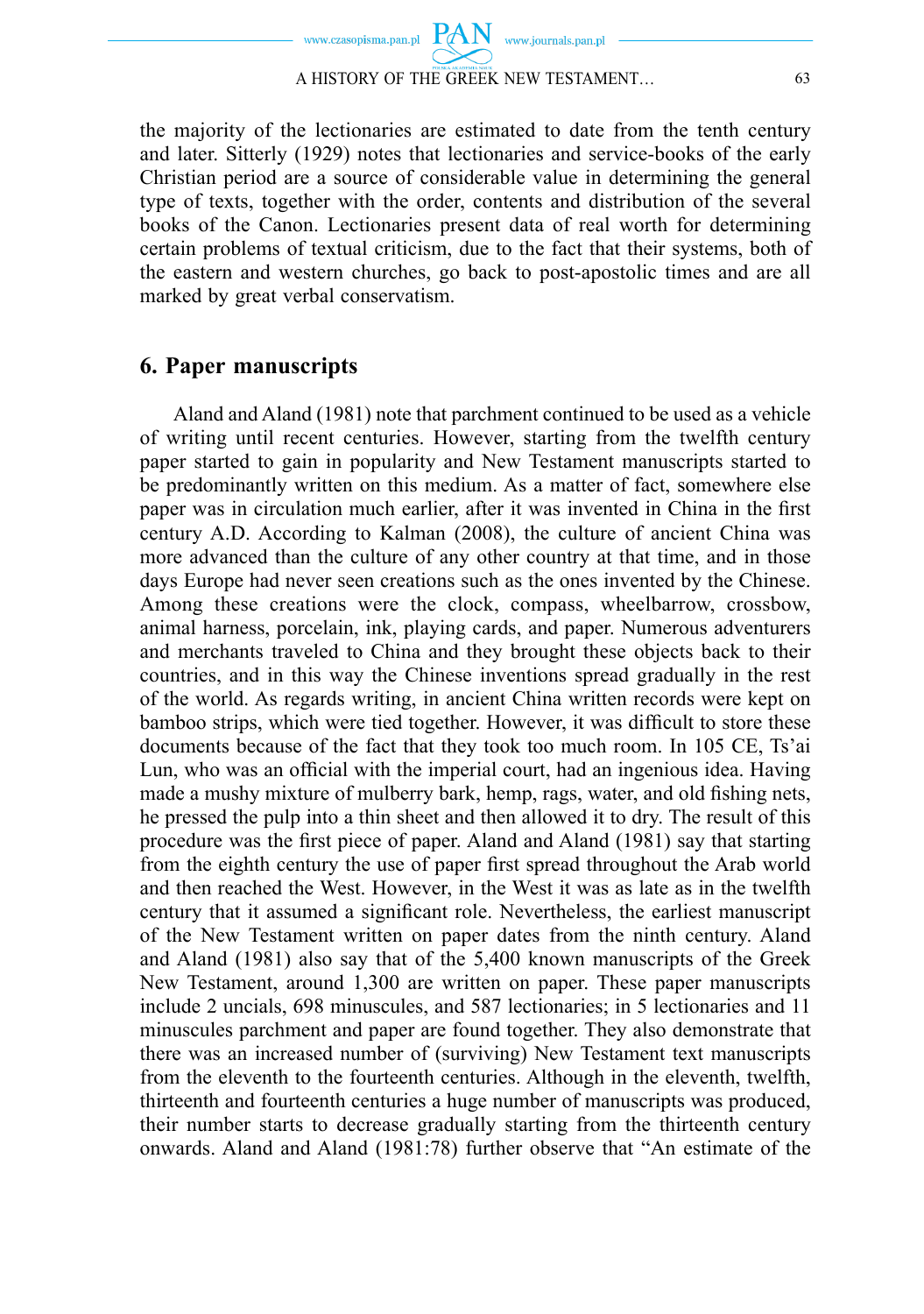

64 IRENEUSZ KIDA

number of manuscripts actually produced in each century is of course possible only within limits because of varying rates of attrition; i.e., losses would be greater during the Diocletianic persecution than before, and in the fifteenth century the Islamic invasion of the Christian Greek world produced a similar situation." However, the invention of the printing press contributed to the gradual decrease in the production of manuscripts. The printing press was invented by Johannes Gutenberg in 1450 A.D, and this invention very soon revolutionized the world, writing became easier and faster and thus books of different sorts could spread more rapidly. Koester (2000) notes that after the invention of the printing press the first complete book that was printed was the Gutenberg Bible of 1456, the Bible in the Latin text of the Vulgate. However, as regards the Greek Bible, it would take more than half a century before the first text appeared in print. It was the Spanish cardinal Ximenes who in the year 1502 began preparations for a polyglot edition of the Bible in Hebrew, Aramaic, Greek and Latin. The fifth volume of this polyglot, containing the text of the New Testament, was printed in 1514, whereas the other volumes were printed in the following years. The text is referred to as the "Complutensian Polyglot" due to the fact that it was published by the Complutense University, Alcala. Because the final publication of this polyglot took place in 1522, it was denied the honour of being the first ever printed edition of the Greek New Testament. As Koester (2000) observes, this honour was given to the famous humanist Erasmus of Rotterdam, who in 1515, encouraged by the Basel printer Froben, began to prepare an edition of the Greek New Testament. The entire Greek text of the New Testament was published in 1516 and it was accompanied by Erasmus's Latin translation. It was until the 19th century that the text, with only minor alterations, persisted as the standard form of the Greek New Testament. It served as the basis of Luther's German translation, and of the English translation known as King James Version, as well as of all other Western translations based on the Greek text. Koester (2000) further says that Erasmus prepared his edition in a great hurry, which resulted in that the text turned out to be inferior because of numerous misprints. Moreover, he used only a few late minuscules, although he had access to a superior minuscule manuscript dating from the 12th century, namely Codex 1, which he dared not use at all because of the fact that, as he admitted, it differed greatly from the other manuscripts he knew. That he did not make use of Codex 1 was undoubtedly unfortunate. Nevertheless, Koester (2000:30) says that "Although the vast majority [of minuscules] present the less valuable Byzantine text, a careful scrutiny of the minuscules has demonstrated that even a very late manuscript can be a witness for some valuable ancient readings. The testimony of the minuscules ahould therefore not be disregarded." Moreover, Erasmus retranslated the missing passages into Greek from the Latin Vulgate in places where the Greek text was unreadable or when it was missing altogether. In this way he created a number of Greek words that had never before existed. Such was the case with the Book of Revelation, for which he had only one single manuscript which was partially unreadable and lacked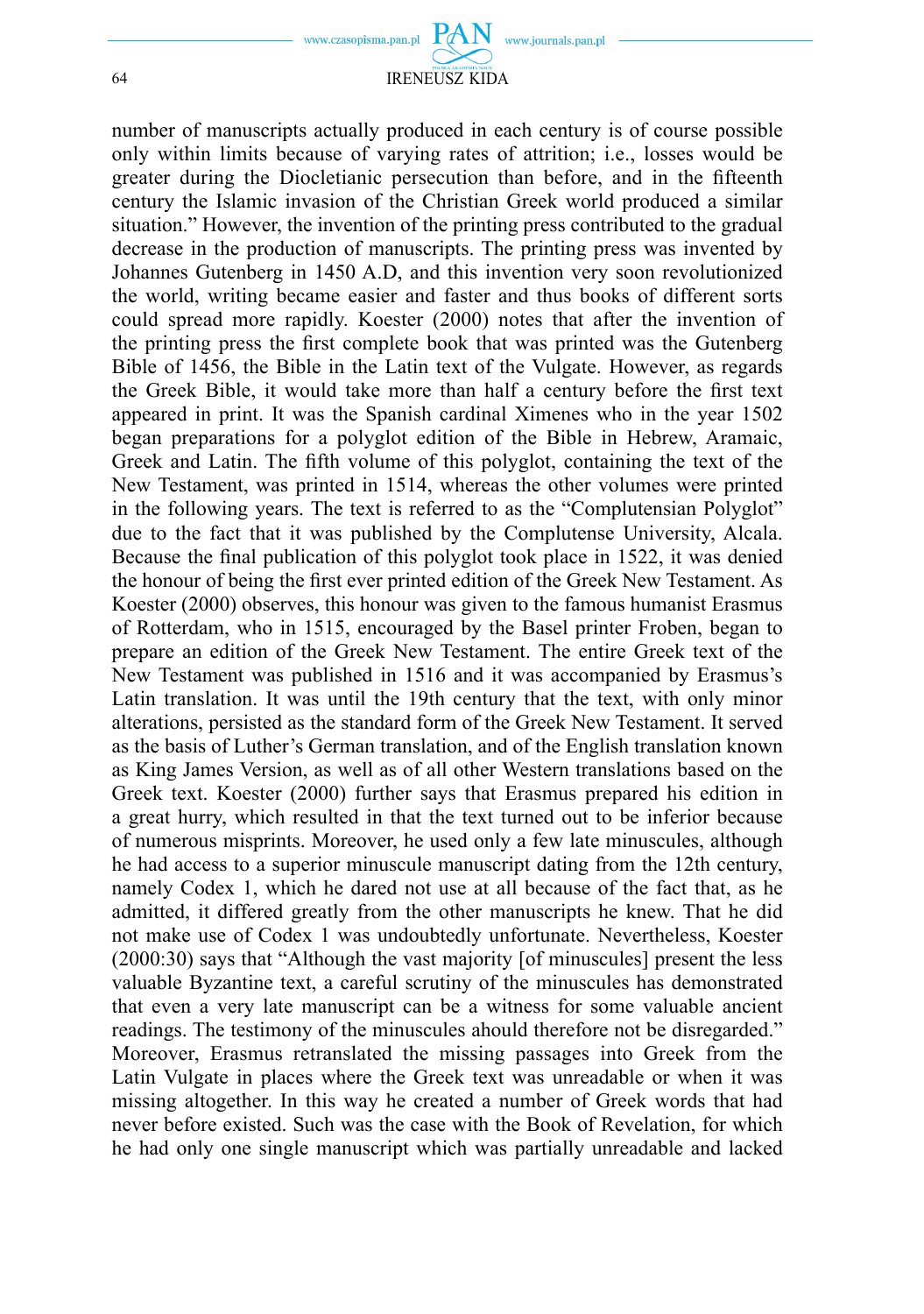

#### A HISTORY OF THE GREEK NEW TESTAMENT… 65

the last page. Nevertheless, later editions corrected hundreds of misprints of Erasmus's overly hasty edition. Further, during the 16th century other printed editions of the Greek New Testament followed and several scholars began to add a critical apparatus to their printed editions, listing variant readings, taken at first from other Greek manuscripts and then from quotations in the Church Fathers, as well as from other translations of the New Testament. Such was the case with Robert Etienne (=Stephanus) (1550) and Beza (1565), who printed several editions of this kind. In the printing process, both editors mixed readings from Erasmus's edition and from the Complutensian Polyglot. In 1624 another edition of the Greek New Testament appeared. It was the one released by Elzevir, a Dutch printing company. The edition was produced on the basis of the text of Erasmus compared with the Complutensian Polyglot, and it was advertised as "the text that is now received by all", hence the name Received Text, or Textus Receptus. Later publications were enriched by new material from known and newly discovered manuscripts of the New Testament and very often they departed from the original Textus Receptus based on Erasmus's text and that of the Complutensian Polyglot. According to Anderson and Anderson (2013), there were around 30 distinct editions of the Textus Receptus made over the years, each differing slightly from the others, basically in spelling, accents, breathing marks, word order, plus other minor differences.

#### **7. Conclusion**

This article is far from being a thorough and exhaustive study of the subject, as it is but a mere reconnaissance of the subject and an introduction to the adventure concerning the issue of the appearance, development and translation of the Greek New Testament, as well as to Biblical textual criticism. By way of conclusion, let me use the words of Black (1994), who says that there are around five thousand witnesses to the Greek text of the New Testament, ranging between the second and the eighteenth centuries, and if we compare the number of the Greek New Testament manuscripts with the number of the Hebrew Old Testament manuscripts, it will occur that the number of the latter roughly speaking amounts only to the half of the former, although the text of the Hebrew Old Testament manuscripts is more uniform than that exhibited by the manuscripts of the New Testament. What is more, the earliest surviving copies of the Greek New Testament are much closer to the date of the original writing, and thus to the archetype, than is the case with almost any other piece of writing being representative of the ancient literature. It is even also very probable that in the future new discoveries will yet be made of ancient Greek manuscripts, which will undoubtedly throw additional light on the original words of the Greek New Testament.